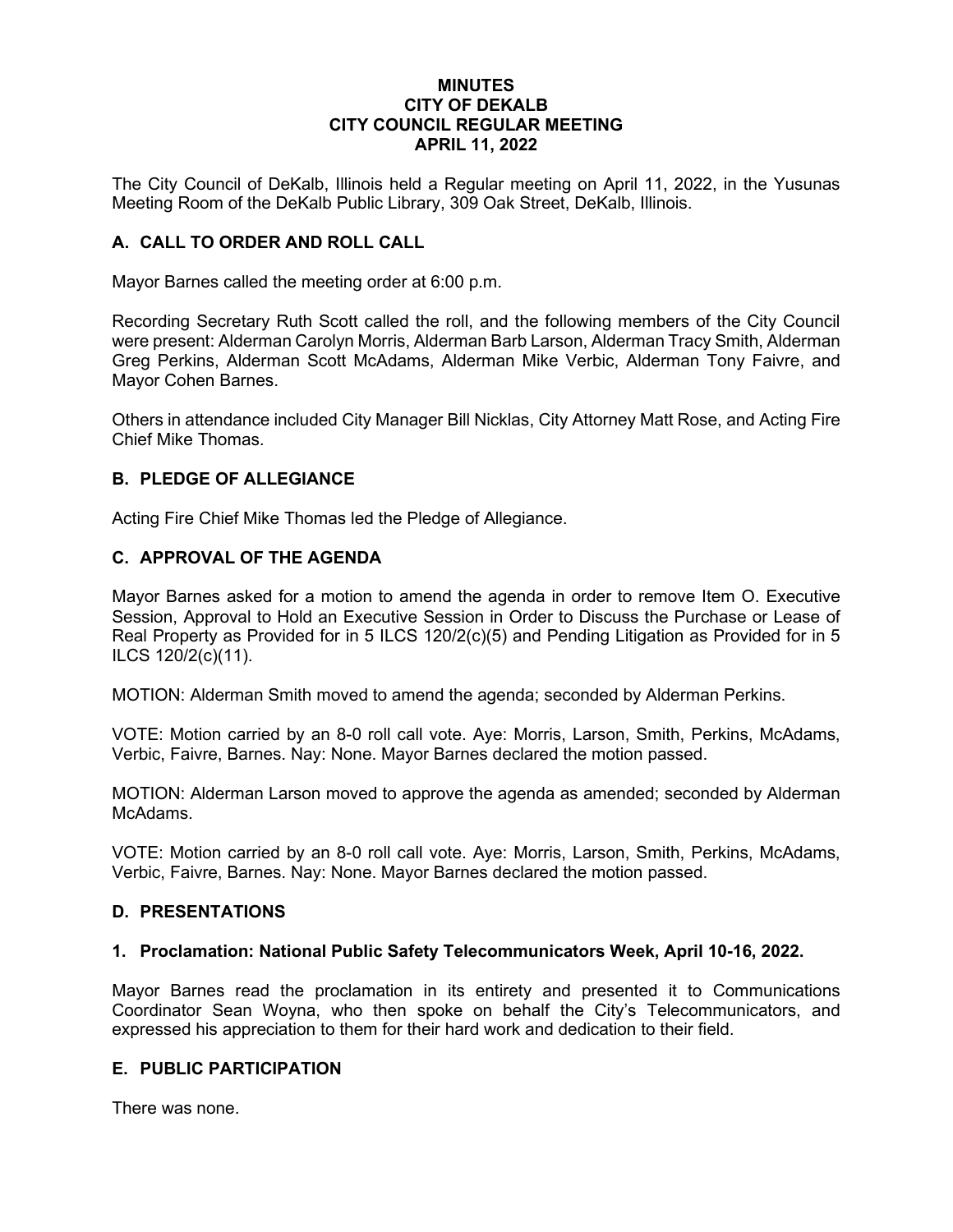Regular Meeting Minutes April 11, 2022 Page 2 of 8

# **F. APPOINTMENTS**

There were none.

## **G. APPROVAL OF THE MINUTES**

1. Minutes Submitted by the City Clerk

There were none.

2. Minutes Submitted by the Recording Secretary

Mayor Barnes read the following by title only:

a. Minutes of the Regular City Council Meeting of March 28, 2022.

MOTION: Alderman Larson moved to approve the minutes as submitted by the Recording Secretary; seconded by Alderman Faivre.

VOTE: Motion carried by an 8-0 roll call vote. Aye: Morris, Larson, Smith, Perkins, McAdams, Verbic, Faivre, Barnes. Nay: None. Mayor Barnes declared the motion passed.

## **H. CONSENT AGENDA**

Mayor Barnes read the following item by title only:

1. Accounts Payable and Payroll through April 11, 2022, in the Amount of \$2,503,272.20.

MOTION: Alderman Verbic moved to approve the Consent Agenda; seconded by Alderman Faivre.

VOTE: Motion carried by an 8-0 roll call vote. Aye: Morris, Larson, Smith, Perkins, McAdams, Verbic, Faivre, Barnes. Nay: None. Mayor Barnes declared the motion passed.

#### **I. PUBLIC HEARINGS**

There were none.

#### **J. CONSIDERATIONS**

1. Appointment of Acting Fire Chief Michael Thomas as Full-Time Fire Chief in the City of DeKalb.

MOTION: Alderman Perkins moved to bring this item to the floor for discussion; seconded by Alderman Morris.

City Manager Nicklas provided opening remarks, speaking to the career history of Acting Fire Chief Thomas, who began his employment with the City of DeKalb in 1995. He has since moved through the ranks of the Fire Department to his current role, which he's held since November of 2021 after a search for the City's next Fire Chief fell through. Since then, Acting Fire Chief Thomas has had the opportunity to address various scenarios within the Fire Department from an increase in staffing to the acquisition of large fire equipment.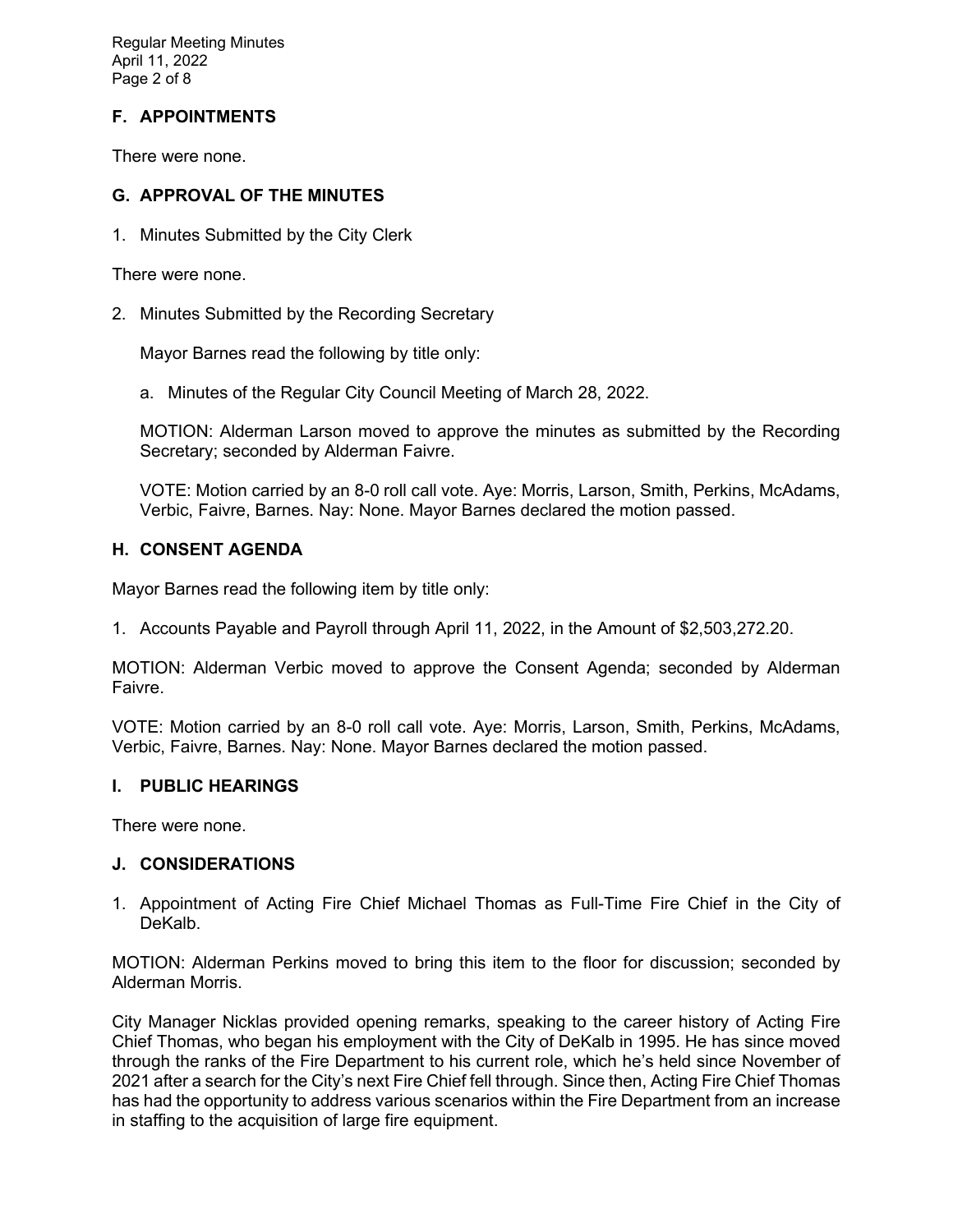City Manager Nicklas continued, stating that with the Council's blessing, he wishes to appoint Acting Fire Chief Thomas as the City's full-time Fire Chief. He then congratulated Acting Fire Chief Thomas, who received a standing ovation from City Council and those in the audience as he approached the podium.

Acting Fire Chief Thomas was then sworn in as the City's Fire Chief by Recording Secretary Scott.

Fire Chief Thomas thanked the Mayor, City Council, and the City Manager for their support, as well as his wife and family. He stated that he takes seriously the responsibility bestowed upon him and will work hard for the community and make everyone proud of the Fire Department.

2. Consideration of the City's Food Truck Licensing Requirements.

MOTION: Alderman McAdams moved to bring this item to the floor for discussion; seconded by Alderman Faivre.

City Manager Nicklas provided an overview of this item based on the information provided in the agenda packet. Between 2019 and 2021, the City has only issued four food truck licenses, even though several can be seen within the area on a daily basis. Along with the licensing requirements established by the City, food trucks are also regulated and licensed by the DeKalb County Health Department. Therefore, it is recommended that amendments to Chapter 33 "Peddlers, Solicitors and Itinerant Merchants", Section 33.13 "Food or Beverage Vending Vehicles", be made in order to streamline the City's licensing process. Those amendments would include the proof of licensure through the DeKalb County Health Department, limiting fees to one payment at the time of application, and removing the required background investigation. Vendors would still be required to adhere to other portions of the code, such as not amplifying music, noise or sound that could create a nuisance, report, and pay sales tax, and not parking within City rights-of-way where they may pose a distraction to motorists.

Alderman Larson asked if ice cream trucks would still be allowed to play music while they're driving. City Manager Nicklas stated that would be at the Council's discretion.

Brief discussion then ensued between Alderman Larson and City Manager Nicklas regarding licensing fees.

Alderman Morris commented that she was relieved that ice cream trucks would still be allowed to play music. She also thanked City Manager Nicklas for bring this item forward and recommended a more streamlined licensing process.

Alderman Smith asked about local food establishments with food trucks. City Manager Nicklas stated a license from the health department would still be required.

There was brief discussion about background investigation requirements for food truck owners and how it came to be. Alderman Morris stated that trafficking was most likely a concern.

City Manager Nicklas stated an ordinance amending Chapter 33 would be brought forward for Council review in the near future.

Mayor Barnes asked about surrounding communities and their licensing requirements for food trucks. City Manager Nicklas stated that at this time the City's requirements are probably a little more extensive than some.

There was no further discussion.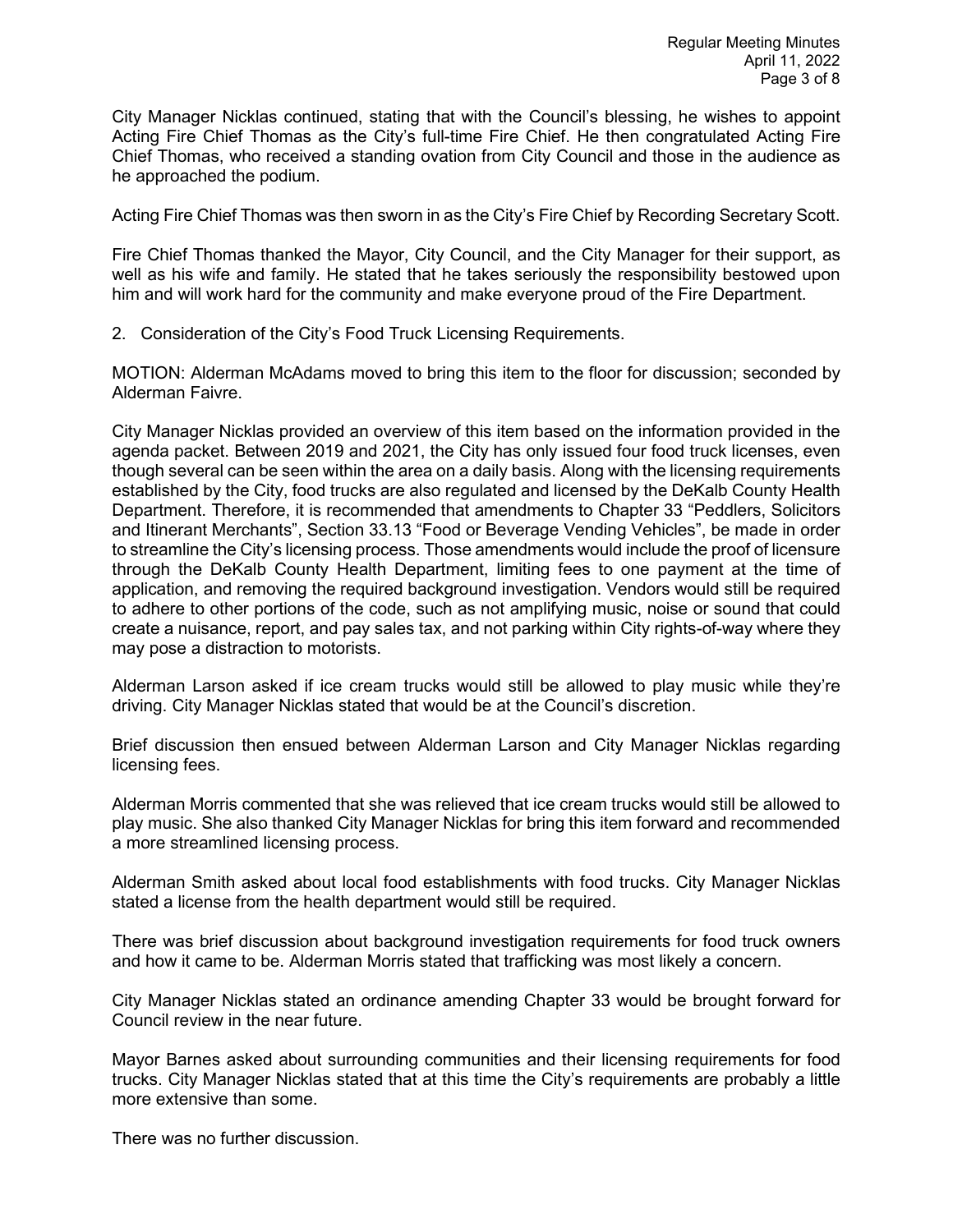# **K. RESOLUTIONS**

**1. Resolution 2022-035 Authorizing an Access and Remediation Agreement with Nicor Gas and Commonwealth Edison (as it Pertains to 1316 Market Street).** 

Mayor Barnes read the resolution by title only.

MOTION: Alderman Smith moved to approve the resolution; seconded by Alderman Verbic.

City Manager Nicklas provided an overview of this item based on the information provided in the agenda packet. Public Works was approached in November of 2020 by Nicor Gas and ComEd to work out a remediation agreement whereby the two utilities would remediate ground contamination, at their expense, left by fuel gas manufactured at the site between 1901 and 1941 for lighting, heating, and cooking, which has now encroached on the City's Street Department footprint. This agreement, which has been vetted by the City Attorney and the respective legal counsels of the utilities, would grant access to City property located at 1316 Market Street for the remediation, which will include the removal and rebuilding of the Street Division's salt storage shed and liquid deicer island. The removal and rebuilding of these structures would also be at the utilities' sole expense.

Mayor Barnes recognized those in the audience representing Nicor and ComEd and asked if they had any comments; there were none.

There was no discussion among Council.

VOTE: Motion carried by an 8-0 roll call vote. Aye: Morris, Larson, Smith, Perkins, McAdams, Verbic, Faivre, Barnes. Nay: None. Mayor Barnes declared the motion passed.

## **2. Resolution 2022-036 Authorizing the Purchase of Structural Firefighting Gear from Air One Equipment, Inc. in an Amount Not to Exceed \$40,366.**

Mayor Barnes read the resolution by title only.

MOTION: Alderman Morris moved to approve the resolution; seconded by Alderman McAdams.

City Manager Nicklas provided an overview of this item based on the information provided in the agenda packet. The National Fire Protection Association standards require that fire turnout gear be replaced every 10 years. Typically, the DeKalb Fire Department has sufficient gear on hand to outfit new firefighters. However, the 10 newly hired firefighters all need new gear, and the turnout gear for four other firefighters will expire in 2022. As a result, the Fire Department solicited bids on 14 new sets of "structural" fire pants and coats, with the lowest price tendered by Air One Equipment with a quote of \$2,869 per set, plus \$200 for shipping, or a total of \$40,366. This price doesn't include helmets, gloves, hoods, or boots, but the department should have an adequate supply of these types of gear on hand. The gear will be purchased from Fund 130 (Ground Emergency Medical Transport (GEMT) Fund).

There was no discussion among Council.

VOTE: Motion carried by an 8-0 roll call vote. Aye: Morris, Larson, Smith, Perkins, McAdams, Verbic, Faivre, Barnes. Nay: None. Mayor Barnes declared the motion passed.

## **L. ORDINANCES – SECOND READING**

There were none.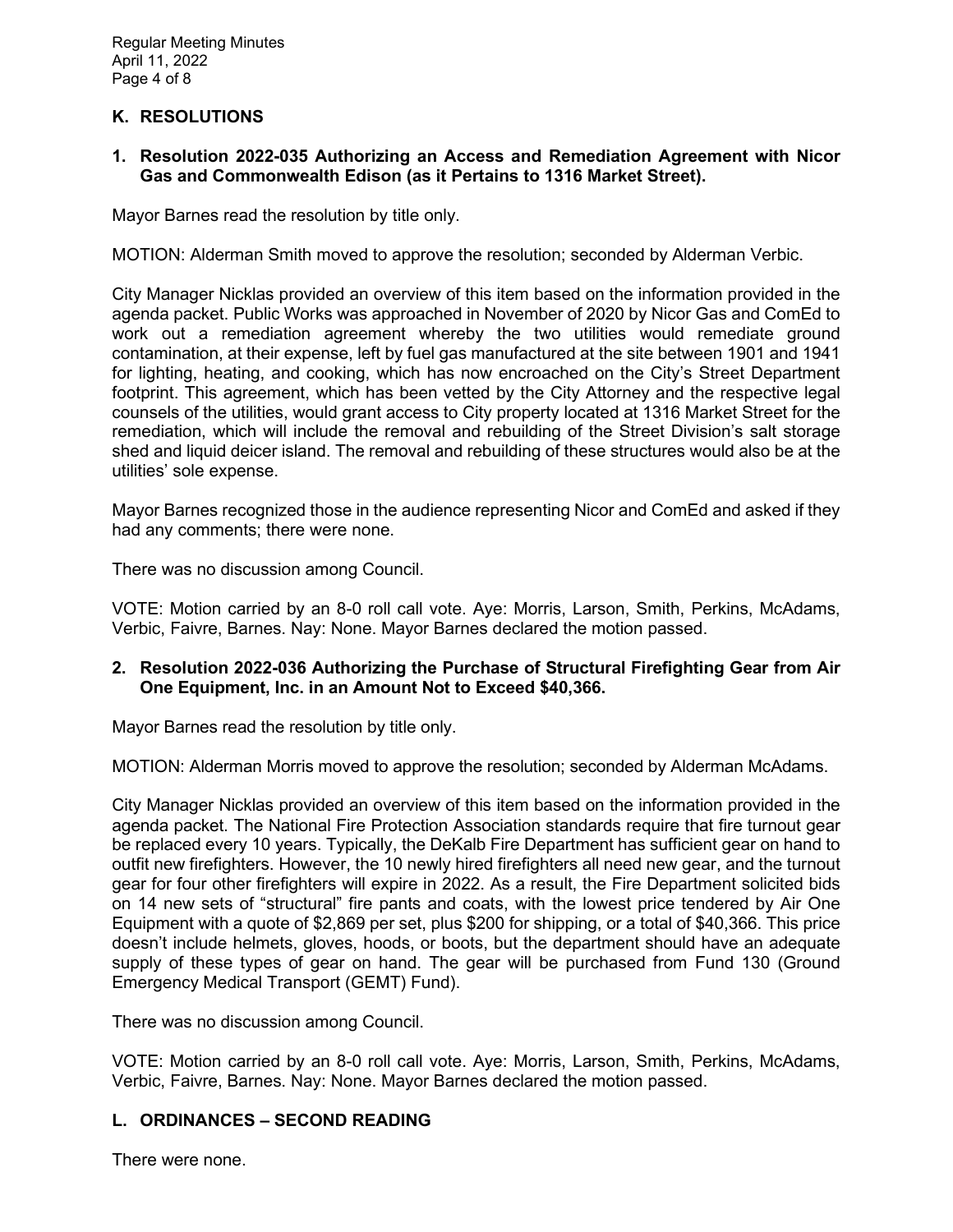## **M. ORDINANCES – FIRST READING**

1. Ordinance 2022-017 Amending Chapter 7 "Water Service", Section 7.18 "Water Rates", and Section 7.18-6 "Water Service Fee".

Mayor Barnes read the ordinance by title only.

MOTION: Alderman Verbic moved to approve first reading of the ordinance; seconded by Alderman Faivre.

City Manager Nicklas provided an overview of this item based on the information provided in the agenda packet. The City's water rate and water service fee are components of the billed user rate for City water service. The water rate is specifically tied to water consumption; the water service fee is a minimum flat fee that is billed bi-monthly and varies based on water meter size. The meter size is in turn related to the building use. The working assumption has historically been that larger and more complicated building designs invite higher capital costs for the City in terms of fire protection and tributary mains.

Chapter 7 "Water Service", Section 7.18 "Water Rates", of the City's Municipal Code states that the Water Rate and Water Service Fee shall be "subject to a positive adjustment annually using the increase, if any, in the most recent Consumer Price Index (CPI)." The most recent CPI (February 2021 to February 2022) would result in a water rate increase of 7.1%. This adjustment would be effective April 1, 2022, for bills issued on the July 1 bill cycle. A 7.1% CPI water rate and water service fee increase would result in the average single-family home paying approximately \$32.64 more per year in water cost and would generate an estimated \$447,724 annually in revenue to the Water Fund, assuming water sales remain flat.

Due to COVID-19, in addition to rising inflation, many businesses and individuals continue to struggle with the negative economic impacts of COVID-19 and the City's Water Fund is no exception. Increased commodity, shipping, and labor costs have adversely impacted all aspects of the Water Fund's budget. Because 95% of the Water Fund's revenues are generated through water sales and water service fees, a thoughtful consideration of water rates is a prudent fiscal exercise. At the same time, any fiscal determination must be balanced with the impact on our customers.

For this reason, the following water rate options were provided for the Council's consideration:

- 1. Water Rate increase of 7.1% (based on CPI)
- 2. Water Rate increase of 3.5% (one-half of CPI)
- 3. Water Rate increase of 2.6% (same increase as 2021)
- 4. No water rate increase.

City Manager Nicklas recommended the 3.5% rate increase, which would be an increase of approximately \$1.34 a month, or \$2.68 each billing cycle. This would still allow the City to keep pace with the rising cost of capital improvements and capital maintenance.

Alderman Larson asked about the breakdown of the water meter rate and the water usage rate. City Manager Nicklas replied that breaking it down helps explain to residents how the money is used.

Alderman Perkins asked if the 3.5% rate increase would align with how the funds were budgeted in FY2022. City Manager Nicklas stated it was half a percent above.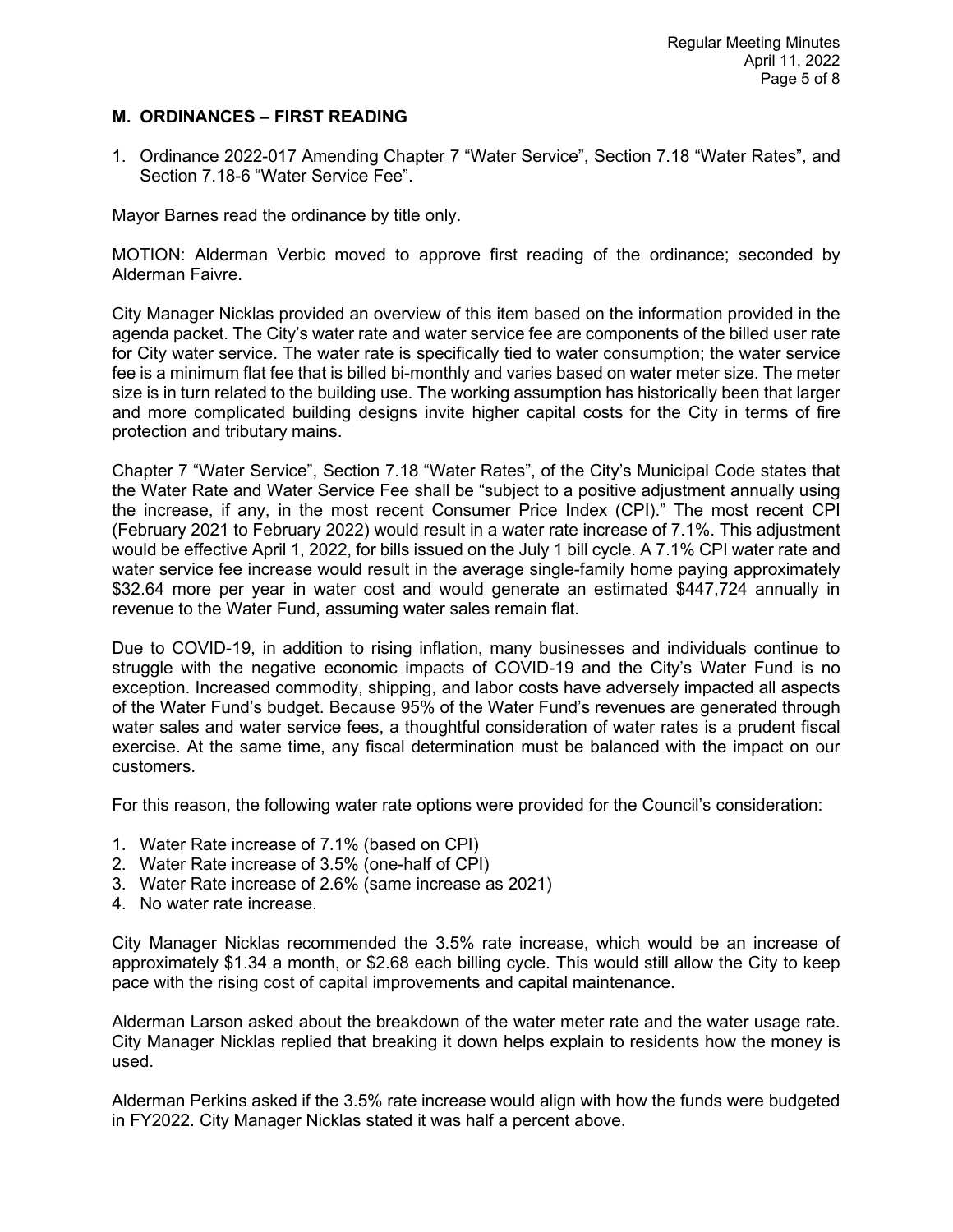Regular Meeting Minutes April 11, 2022 Page 6 of 8

Noting that DeKalb's residents are financially pinched at this time with inflationary pressures on everything, Alderman McAdams stated he'd like to see no rate increase this year. He further stated that the CPI is a wonderful tool when everything is balanced, but at this time they are not.

Alderman Faivre stated that while he agrees with Alderman McAdams' statement regarding the CPI, he would be in agreement to the 3.5% increase at this time.

Alderman Verbic stated he supports the recommended 3.5% increase. He further stated that he appreciates the review presented and he would like to see this type of review annually in order to be flexible to the needs of the community.

Alderman Morris asked for clarification regarding Alderman McAdams' recommendation. Alderman McAdams replied that his first choice would be for no increase, but he'd be willing to come up to the 2.6% increase.

Alderman Smith stated that if lead service line repair expenses are being pulled from this fund, he doesn't want the City to get caught in a position where it has to levy higher to meet the deadline for those repairs. An increase would help offset those costs if funding runs short.

City Manager Nicklas stated that since the last discussion regarding lead service line repairs and replacement, the Illinois Environmental Protection Agency (IEPA) has stated if public money is put into the service, which starts at the main, the City owns it. So now we have to go all the way to the house, which will cost extra. He further stated that while there could be IEPA monies provided at a later date, it can't be counted on. A rate increase between 2.6% and 3.5% will provide a little cushion.

Alderman Morris stated she's in favor of 3.5% increase, recognizing that the City is making some big infrastructure repairs that are long overdue. She further stated it's important that increases are made at the appropriate rate so that next year's increase isn't larger.

Alderman Smith asked if the City was ahead of its lead service line repairs compared to other communities. City Manager Nicklas replied we were.

Mayor clarified that the motion on the floor would be for the recommended 3.5% rate increase.

VOTE: Motion carried by a 7-1 roll call vote. Aye: Morris, Larson, Smith, Perkins, Verbic, Faivre, Barnes. Nay: McAdams. Mayor Barnes declared the motion passed.

There was consensus among Council that this item be held over to the next meeting for second reading.

# **N. REPORTS AND COMMUNICATIONS**

1. Council Member Reports

Alderman McAdams reported that he attended today's Citizens' Community Enhancement Commission (CCEC) meeting, where they discussed ways to spend the \$50,000 grant from T-Mobile. One of those ways would be to allow murals on the City's utility boxes, of which there are three. Applications will be accepted from local artists and money will be made available to compensate for materials. Alderman McAdams also encouraged residents to come before the CCEC if they have other art project ideas they'd like to discuss.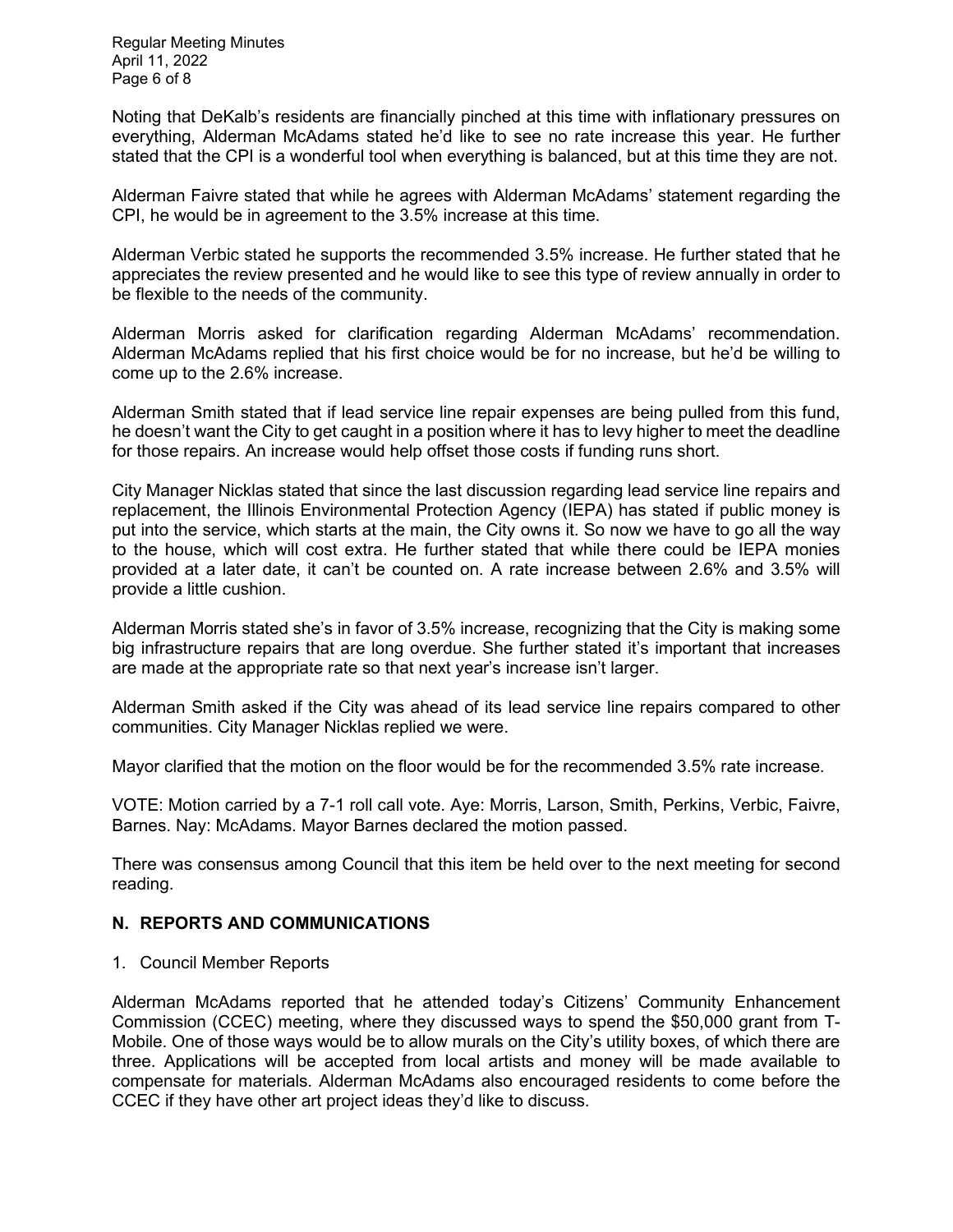Alderman Faivre reported he would be holding a Ward 7 meeting on Monday, April 18, 2022, where Loren/Hedge neighborhood parking issues, Devonaire Farms traffic issues, and the new DeKalb County Community Gardens project would be discussed.

Alderman Verbic welcomed Save Market Place Marathon at 125 N. Annie Glidden Road to Ward 6, as well as La Salsa, which relocated from the Hillcrest Shopping Center to the Village Commons Book Store Center on Lucinda Avenue. He also reported that a Ward 6 meeting would be held on Wednesday, April 14, 2022.

Alderman Perkins reported that he will be holding a Ward 4 meeting in mid-May and encouraged residents to forward agenda item topics to his attention.

Alderman Larson stated she was excited about Fire Chief Thomas' new role. She also thanked the Public Works Department for their quick handling recently of a downed tree in a roadway.

Alderman Morris reported she would be scheduling a Ward 1 meeting and encouraged residents to forward agenda item topics to her attention.

There was brief discussion between Mayor Barnes and City Attorney Rose regarding OMA requirements if aldermen wanted to attend each other's ward meetings, with City Attorney Rose clarifying that ideally those meetings should have less than a majority of the quorum. Mayor Barnes asked Council to communicate with each other about which ward meetings they might be attending to avoid OMA violations.

Alderman Smith congratulated Fire Chief Thomas on his new role. He also thanked City Engineer Zac Gill for the progress being made on the work being done on N. Thirteenth Street and N. Fourteenth Street.

Alderman Smith further reported that he's planning a Ward 3 meeting in July and encouraged residents to reach out to him with topics of discussion. He also mentioned the Paint-a-Plug project being sponsored by the CCEC.

Mayor Barnes thanked City Engineer Gill and other members of City staff for their participation in the Northern Illinois University (NIU) Art Program's recent attempt at creating the largest paper snowflake, which will be submitted to the Guinness Book of World Records.

Mayor Barnes also thanked NIU for including City Manager Nicklas, Police Chief Byrd and himself in the interview process for their new Vice President of Student Affairs.

Mayor Barnes also encouraged local artists to contact the CCEC with ideas for art projects, noting this is the time for us to start bringing art to the community that residents and visitors can enjoy.

Closing out his report, Mayor Barnes congratulated Fire Chief Thomas on his new role, stating it was well deserved.

2. City Manager Report.

City Manager Nicklas thanked Mayor Barnes and Council members for their continued support of City staff, particularly Alderman Larson who has been graciously providing meals to various City departments over the past few weeks.

City Manager Nicklas also mentioned City Engineer Gill, noting he's currently in the middle of some significant infrastructure projects and is anticipating some Ward 1 and Ward 4 design projects as it relates to speeding issues.